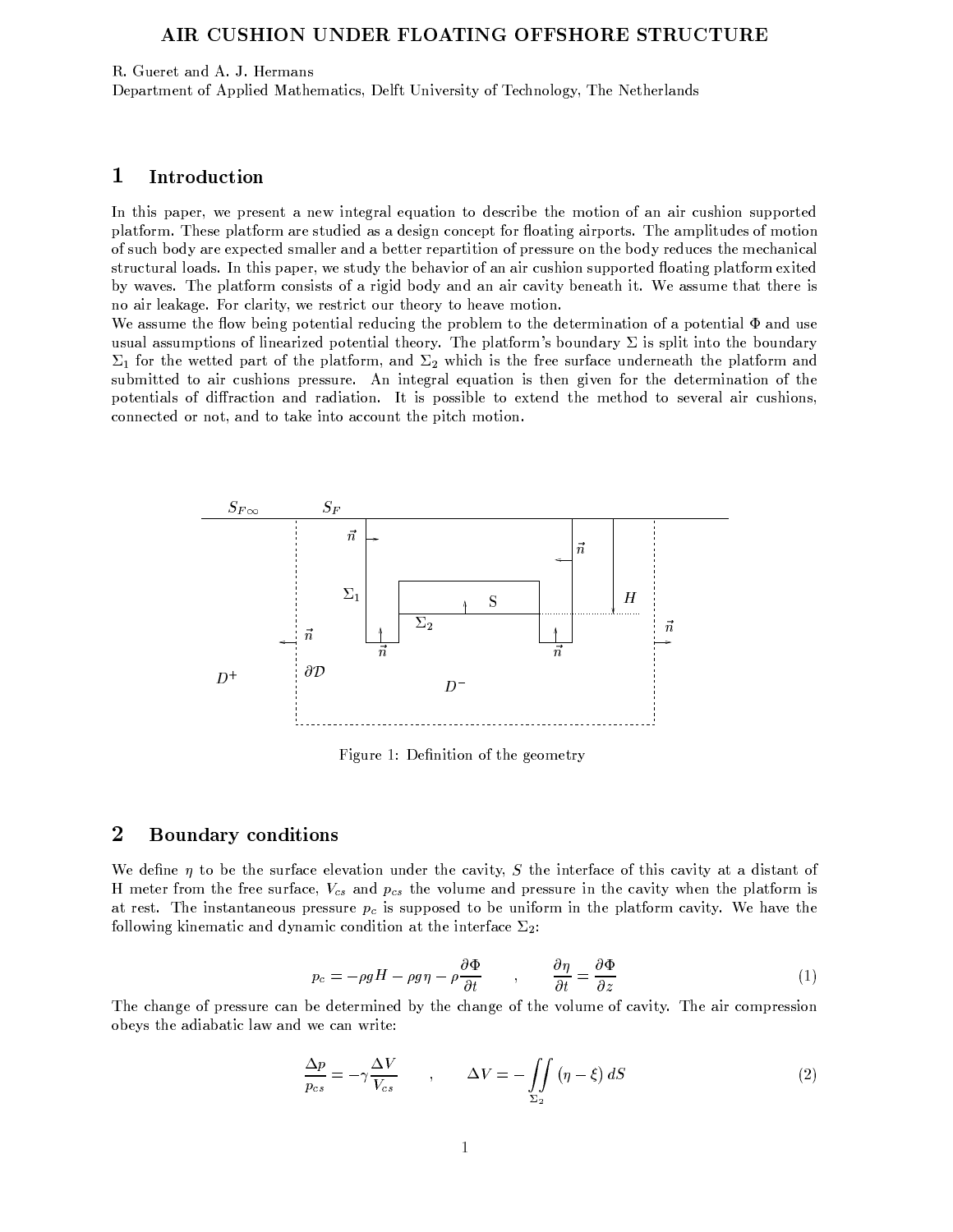where  $\xi$  is the platform heave motion and  $\gamma = 1.4$ . Combining relations [1] and [2] leads to the boundary condition on  $\Sigma_2$ .

$$
\frac{\partial^2 \Phi}{\partial t^2} + g \frac{\partial \Phi}{\partial z} - \frac{\gamma p_{cs}}{\rho V_{cs}} \frac{\partial \Delta V}{\partial t} = 0
$$

or 
$$
\frac{\partial^2 \Phi}{\partial t^2} + g \frac{\partial \Phi}{\partial z} + \frac{\gamma p_{cs}}{\rho V_{cs}} \iint_{\Sigma_2} \frac{\partial \Phi}{\partial z} dS - \frac{\gamma p_{cs} S}{\rho V_{cs}} \frac{\partial \xi}{\partial t} = 0
$$

Let 
$$
\alpha = \frac{\gamma p_{cs}}{\rho g V_{cs}}
$$

 $\alpha S$ , which is a non-dimensional number, represents the ratio of the force due to air compression by the buoyancy force.

In frequency domain, we write  $\Phi(\underline{x},t) = \phi(\underline{x}) e^{-i\omega t}$  and we have then the boundary conditions:

$$
\left\{-\nu\phi + \frac{\partial\phi}{\partial z} + \alpha \iint\limits_{\Sigma_2} \frac{\partial\phi}{\partial z} dS + i\omega\alpha S\xi = 0\right\}_{\Sigma_2} \qquad ; \qquad \left\{\frac{\partial\phi}{\partial n} = -i\omega\xi n_z\right\}_{\Sigma_1} \tag{3}
$$

We also add the usual linearized free surface condition at  $z = 0$  and the Sommerfeld radiation condition at infinity.

#### 3 Boundary value problem

The fluid domain is split in two regions, separated arbitrary by an interface  $\partial D$ . The platforms stays in the region  $D^-$  and the region towards infinity is defined as  $D^+$ . The potential function in  $D^+$  is written as the superposition of the incident wave potential and a diffracted wave potential as follows

$$
\phi(\underline{x}) = \phi^{inc}(\underline{x}) + \phi^{+}(\underline{x})
$$

In  $D^+$ , the total potential is denoted as  $\phi^{-}(x)$ . At the dividing surface  $\partial D$  we require continuity of the total potential and its normal derivative.

We introduce the Green's function  $\mathcal{G}(\underline{x},\xi)$  that fulfills  $\Delta \mathcal{G} = 4\pi \delta(\underline{x}-\xi)$ , the free surface and the radiation condition.

Applying Green's theorem for  $\phi^+$  and  $\phi^-$  leads to the following formula:

for  $\mathbf{x}\in D^-$  :

$$
0 = -\int_{S_{F\infty}\cup\partial\mathcal{D}} \left(\phi^{+} \frac{\partial \mathcal{G}}{\partial n} - \mathcal{G} \frac{\partial \phi^{+}}{\partial n}\right) dS
$$
  

$$
4\pi \phi^{-} = \int_{S_{F}\cup\Sigma\cup\partial\mathcal{D}} \left(\phi^{-} \frac{\partial \mathcal{G}}{\partial n} - \mathcal{G} \frac{\partial \phi^{-}}{\partial n}\right) dS
$$
 (4)

The integrals over  $S_{F\infty}$  and  $S_F$  become zero, due to the free surface condition for  $\mathcal{G}, \phi^+$  and  $\phi^-$ . Adding up the two expressions in  $[4]$ , leads to:

$$
4\pi\phi^{-} = \iint_{\Sigma} \left( \phi^{-} \frac{\partial \mathcal{G}}{\partial n} - \mathcal{G} \frac{\partial \phi^{-}}{\partial n} \right) dS + \iint_{\partial \mathcal{D}} \left( [\phi] \frac{\partial \mathcal{G}}{\partial n} - \mathcal{G} \left[ \frac{\partial \phi^{-}}{\partial n} \right] \right) dS \qquad \text{for } x \in D^{-}
$$
  
or 
$$
4\pi\phi^{-} = \iint_{\Sigma} \left( \phi^{-} \frac{\partial \mathcal{G}}{\partial n} - \mathcal{G} \frac{\partial \phi^{-}}{\partial n} \right) dS + 4\pi\phi^{inc}
$$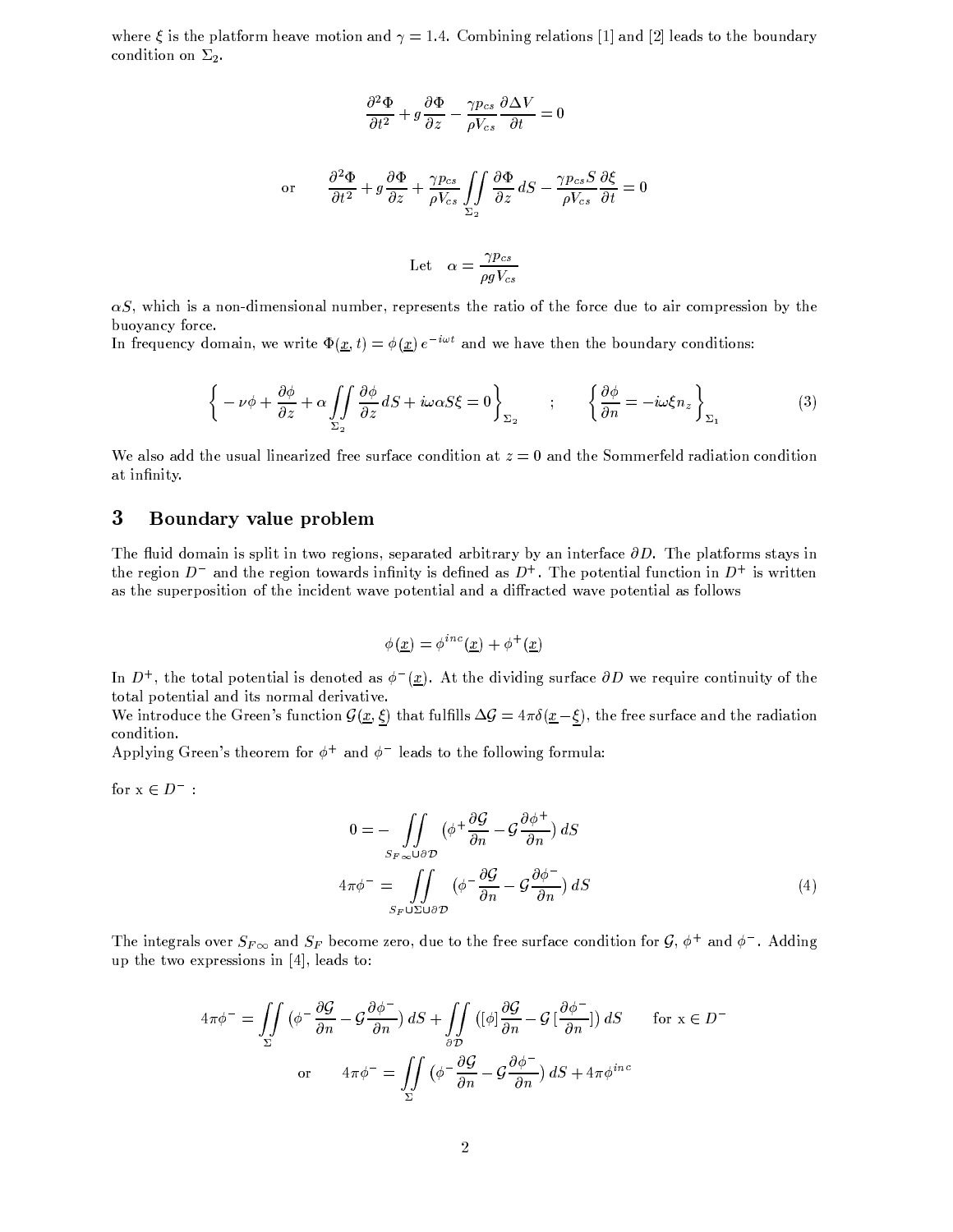When  $\underline{x}$  tends to  $\Sigma$ , we have then

$$
2\pi\phi^{-} = 4\pi\phi^{inc} + \iint\limits_{\Sigma_1 \cup \Sigma_2} \left( \phi^{-} \frac{\partial \mathcal{G}}{\partial n} - \mathcal{G} \frac{\partial \phi^{-}}{\partial n} \right) dS \tag{5}
$$

We decompose the potential into a potential of diffraction and a potential of radiation

$$
\phi = \phi^D - i\omega\xi\phi^R
$$

### diffraction:

From [3], we write the boundary conditions for  $\phi^D$ :

$$
\left\{ -\nu \phi^D + \frac{\partial \phi^D}{\partial z} + \alpha \iint_{\Sigma_2} \frac{\partial \phi^D}{\partial z} dS = 0 \right\}_{\Sigma_2} \qquad \left\{ \frac{\partial \phi^D}{\partial n} = 0 \right\}_{\Sigma_1}
$$
  
let  $\tau_D = \iint_{\Sigma_2} \frac{\partial \phi^D}{\partial z} dS$ 

Integrating [3] on  $\Sigma_2$  and re injecting the result in the equation, we obtain:

$$
\tau_D = \frac{\nu}{1 + \alpha S} \iint\limits_{\Sigma_2} \phi^D \, dS \qquad \text{and} \qquad \frac{\partial \phi^D}{\partial n} = \nu \phi^D - \frac{\nu \alpha}{1 + \alpha S} \iint\limits_{\Sigma_2} \phi^D \, dS
$$

Following Noblesse, we can write:

$$
\left(\frac{\partial \mathcal{G}}{\partial n} - \nu \mathcal{G}\right)_{\Sigma_2} = \mathcal{H}(r, r_1) = -\left(\frac{1}{r} + \frac{1}{r_1}\right)_{\zeta} + \nu\left(\frac{1}{r} - \frac{1}{r_1}\right)
$$

The potential  $\phi^D$  is then found to be solution of the integral equation:

$$
2\pi\phi^D - \iint\limits_{\Sigma_1} \phi^D \frac{\partial \mathcal{G}}{\partial n} dS - \iint\limits_{\Sigma_2} \mathcal{H} \phi^D dS - \frac{\alpha \nu}{1 + \alpha S} \iint\limits_{\Sigma_2} \mathcal{G} dS \times \iint\limits_{\Sigma_2} \phi^D dS = 4\pi\phi^{inc} \tag{6}
$$

### radiation:

We apply the same procedure for the radiated potential. The boundary equations read:

$$
\left\{-\nu\phi^R + \frac{\partial\phi^R}{\partial z} + \alpha \iint\limits_{\Sigma_2} \frac{\partial\phi^R}{\partial z} dS - S\alpha = 0\right\}_{\Sigma_2} \qquad \left\{\frac{\partial\phi^R}{\partial n} = n_z\right\}_{\Sigma_1}
$$

and we find:

$$
\tau_R = \frac{1}{1+\alpha S} \{ \nu \iint\limits_{\Sigma_2} \phi^R \, dS + S^2 \alpha \} \qquad \frac{\partial \phi^R}{\partial n} = \nu \phi^R - \frac{\nu \alpha}{1+\alpha S} \iint\limits_{\Sigma_2} \phi^R \, dS + \frac{\alpha S}{1+\alpha S}
$$

We obtain the integral equation for  $\phi^R$ :

$$
2\pi\phi^R - \iint\limits_{\Sigma_1} \phi^R \frac{\partial \mathcal{G}}{\partial n} dS - \iint\limits_{\Sigma_2} \mathcal{H} \phi^R dS - \frac{\alpha \nu}{1 + \alpha S} \iint\limits_{\Sigma_2} \mathcal{G} dS \times \iint\limits_{\Sigma_2} \phi^R dS
$$

$$
= -\frac{\alpha S}{1 + \alpha S} \iint\limits_{\Sigma_2} \mathcal{G} dS - \iint\limits_{\Sigma_1} \mathcal{G} n_z dS \tag{7}
$$